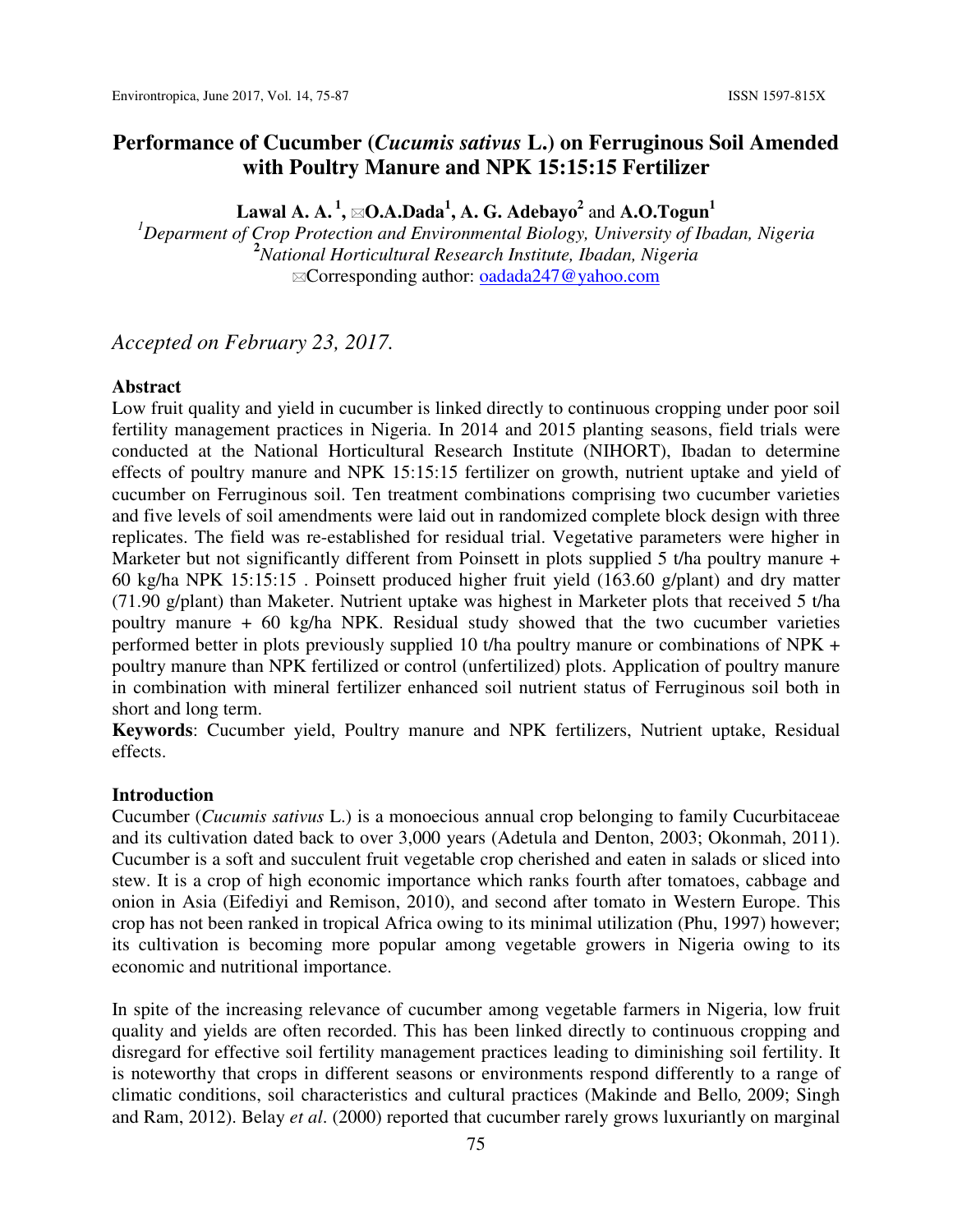soils hence, its performance on soil low in nutrient results in low fruit yield and malformed fruits that have little marketable value.

Although, report of Eifediyi and Remison (2010) showed that combined rates of farmyard manure at 10 t/ha with 400 kg/ha inorganic fertilizer increased growth characters such as the vine length and the number of leaves as well as fruit yield of cucumber. However, plant nutrient requirements by crops vary depending on soil type, native fertility, previous cropping, cultural practices and varietal differences. Besides, adoption of utilzation of organic fertilizer for improving yield quality and soil fertility depends on quality and ease of release of the available plant nutrients in an amendment. To this end, precise, well timed, and necessary information on soil properties, plant nutrient uptake and residual nutrients are essential to making soil fertility management decisions that will ensure high yields, improve crop quality and safe environment. Information on the optimum nutrients needed for maximising growth, yield and quality of

cucumber on Ferruginous soils in southwestern Nigeria is scanty. Therefore, effects of poultry manure and NPK fertilizer applied singly or in combination on growth, fruit yield and nutrient uptake of cucumber in Ibadan, southwestern Nigeria was investigated.

## **Materials and Methods**

## *Experimental site*

The experiment was carried out at the botanical garden of National Horticultural Research Institute (NIHORT) Idishin, Ibadan, Nigeria. Poultry droppings was collected from the heap of droppings at a layer chicken poultry farm in Idi-Ishin, Ibadan. The sample was cured by separating non-degradable materials such as nylon, stone, iron materials etc. after which the manure was air-dried. The cured manure was ground to pass through a 0.5 mm sieve to determine the pH as well as N, P, K, Ca, Mg, and organic matter concentrations. Soil sample (0 – 15 cm depth) was collected from the field before the main cropping. After the residual planting, samples were collected from each of the treated plot for determination of chemical properties of the soil in the study site using standard procedures.

# *Experimental design, treatments and field layout*

There were ten treatment combinations laid out in randomized complete block design. The treatments comprised of two varieties of cucumber commonly grown in Nigeria (Poinsett and Marketer) and five levels of soil amendments: 0 (Control), 120 kg NPK 15:15:15/ha, 10 t/ha poultry manure, 90 kg NPK  $15:15:15 + 2.5$  t/ha poultry manure and 60 kg NPK  $15:15:15 + 5$  t/ha poultry manure. Each plot measured 2 m x 3 m with 1 m walkway between each plot and replicated three times. The total land area was 29 m  $\times$  11 m. Well cured poultry manure was applied two weeks before sowing by incorporating it into the soil through light hoeing while the inorganic fertilizer (NPK 15:15:15) was split applied in equal proportion at 2, 4 and 6 weeks after sowing.

# *Sowing and field management*

Two seeds per hole was sown at 50 cm  $\times$  50 cm spacing and later thinned to one plant per hole a week after sowing to give plant population of 58,333.33 plants/ ha. Weeding was manually done when necessary. The field was prepared for residual trial three months after the first planting. The experimental design, layout and data collection for residual trial were the same with the main planting.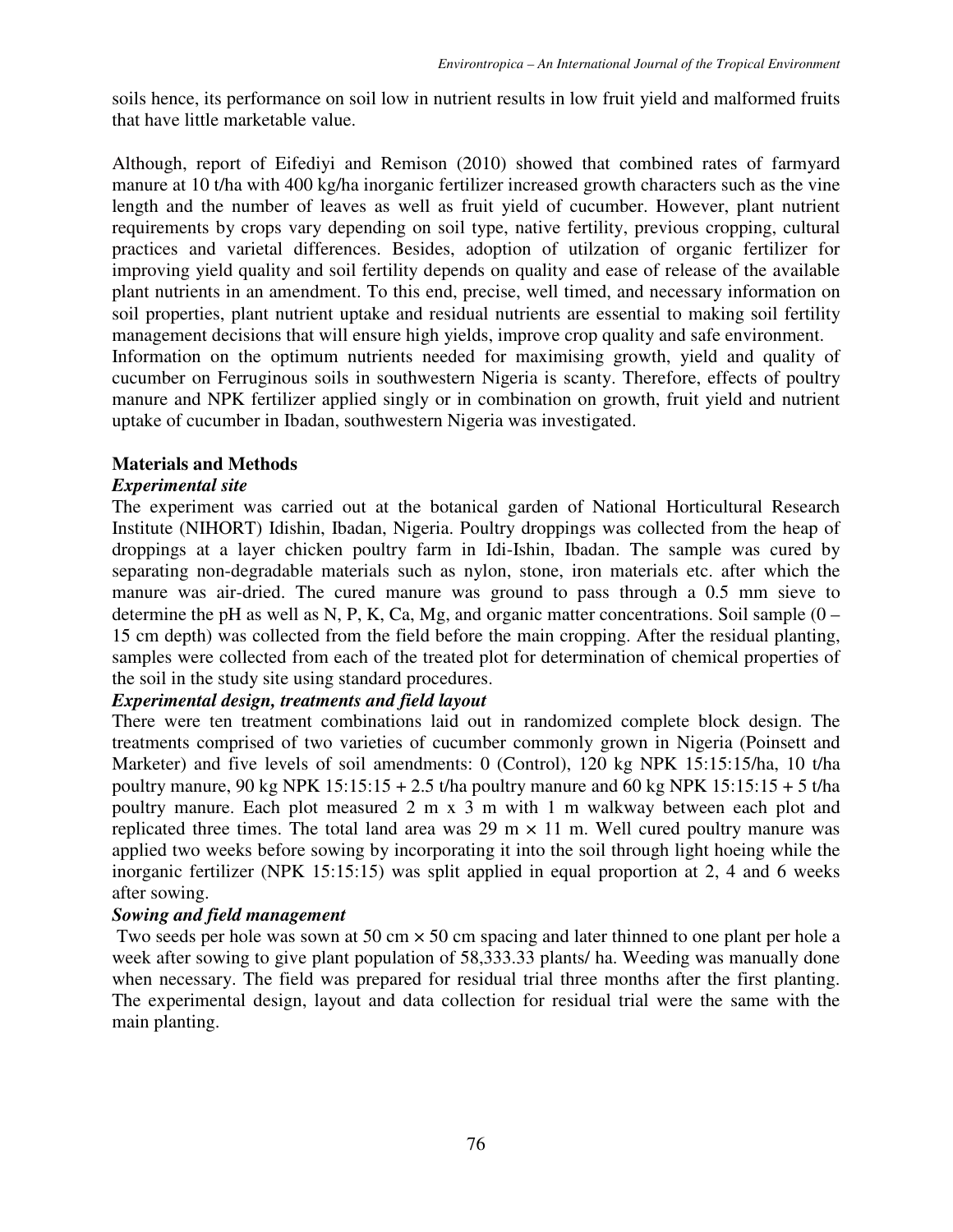### *Data collection, Plant and Data Analysis*

Five plants were tagged from the inner rows of each plot for growth parameters, which included number of leaves, leaf area, length and diameter of vine. Yield and yield components such as number of flowers, length and girth of fruit, number of fruits as well as weight of fresh fruits were also taken at appropriate periods.

At final harvest, tagged plants were uprooted and partitioned into shoot and root, oven dried at  $70<sup>0</sup>C$  until a constant weight was attained. The oven dried samples were milled and passed through 20 mm sieve and ashed in a Muffle furnace at  $600<sup>o</sup>C$  for three hours. The ashed samples were digested in conc.  $H_2SO_4$  for nutrient analysis following standard procedures described by AOAC (2002). Nutrient accumulated in plant was evaluated using the procedures described by Ombod (1994) and used by Akanbi and Togun (2002). Data were analysed using analysis of variance (ANOVA) and significant means were separated using Duncan Multiple Range Test (DMRT) at P≤0.05.

## **Results**

Chemical properties of soil and poultry manure used for the trial are shown in Table 1. The soil and poultry droppings were acidic however, poultry droppings were more acidic (5.98) than the soil. The N content of poultry droppings was 2.5 g/kg, Ca, (42.8 mg/kg) available P, (70.0 cmol/kg), K (3.2 mg/kg) and organic carbon (36.5 g/kg). All these nutrients values were higher than that obtained in the soil of experimental site.

Influence of organic and inorganic fertilizers on number of leaves produced by the two varieties of cucumber is presented in Table 2. Marketer variety produced highest number of leaves (41.3) in plots fertilized with 60 kg/ha NPK  $+$  5 t/ha poultry manure but not significantly different from Poinsett (39.3 or 38.2) in plots fertilized with either 60 kg/ha NPK + 5 t/ha poultry manure or 90 kg/ha NPK  $+ 2.5$  t/ha poultry manure. The residual effect of the previously applied fertilizers showed that Poinsett produced highest number of leaves (54.0) though not significantly different from the number of leaves produced by Marketer in plots fertilized with 60 kg/haNPK  $+ 5t/ha$ poultry manure.

Marketer variety had highest leaf area (326.9 cm<sup>2</sup>) in plots fertilized with 60 kg/ha NPK + 5 t/ha poultry manure but was not significantly different from Poinsett variety  $(324.5 \text{ cm}^2)$  grown in plots with the same fertilizer treatments at 8 weeks after sowing. Leaf area of both cucumber varieties was least in control plots. Poinsett had the highest leaf area  $(346.7 \text{ cm}^2)$  during the residual trial in plots supplied with 60 kg/ha NPK +  $\frac{1}{2}$  t/ha poultry manure treatment but not significantly different from the results obtained from other plots (Table 3).

Also, Marketer variety had highest vine diameter (0.82 cm) in plots fertilized with 60 kg NPK + 5 t/ha poultry manure but was not significantly different from Poinsett variety (0.81 cm) or Marketer (0.79 cm) in plots fertilized with 120 kg/ha NPK. Vine diameter of both cucumber varieties was least in the control plots (Table 4). In the residual trial, Poinsett had the highest vine diameter (0.87cm) in cucumber field previously fertilized with 90 kg/ha NPK + 5 t/ha poultry manure this was not significantly different from values obtained in all the previously amended plots. However, least vine diameter was observed in the control plots.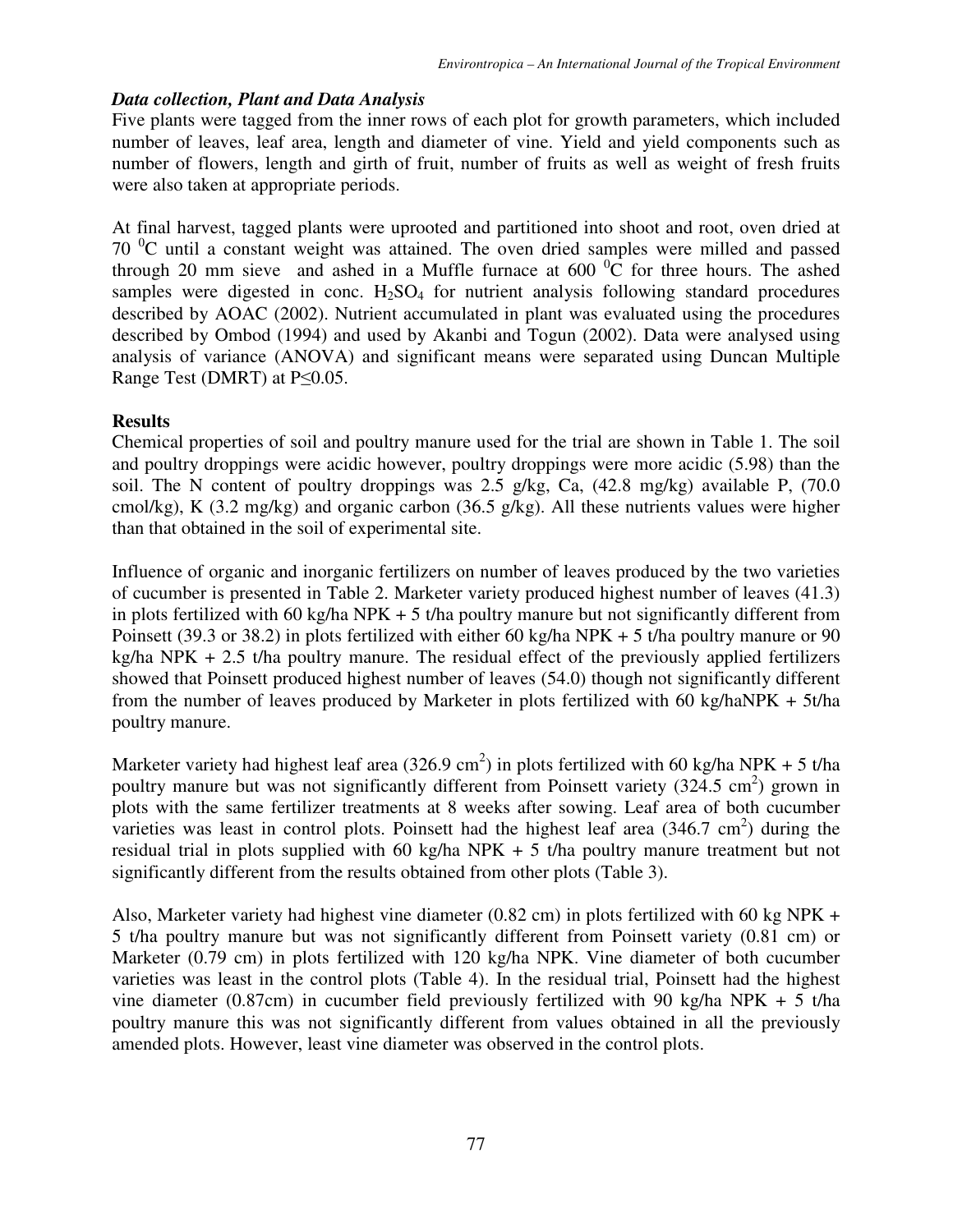| <b>Parameters</b>            | <b>Soil</b><br><b>Sample</b> | <b>Poultry</b><br><b>Manure</b> |
|------------------------------|------------------------------|---------------------------------|
| pH                           | 6.0                          | 5.9                             |
| Organic carbon $(g/kg)$      | 15.2                         | 36.5                            |
| Soil organic matter $(g/kg)$ | 23.6                         | 56.5                            |
| Nitrogen $(g/kg)$            | 1.4                          | 2.5                             |
| Calcium $(mg/kg)$            | 10.2                         | 42.8                            |
| Magnesium $(mg/kg)$          | 1.2                          | 8.5                             |
| Available $P$ (cmol/kg)      | 11.3                         | 70.                             |
| Exchangeable K $(mg/kg)$     | 0.4                          | 3.2                             |

# **Table 1: Chemical properties of soil and poultry manure**

## **Table 2: Effects of organic and inorganic fertilizers on number of leaves of cucumber grown on Ferruginous soil**

|                  |                                        | <b>Main</b>         |                           | <b>Residual</b>     |                      |  |  |  |  |
|------------------|----------------------------------------|---------------------|---------------------------|---------------------|----------------------|--|--|--|--|
|                  |                                        |                     | <b>Weeks after sowing</b> |                     |                      |  |  |  |  |
| <b>Varieties</b> | <b>Fertilizers</b>                     | 4                   | 8                         | 4                   | 8                    |  |  |  |  |
|                  | Control (No amendment)                 | $8.07 \pm 0.41$ ab  | $23.47 \pm 2.58a$         | $11.89 \pm 0.38a$   | $39.11 \pm 4.33a$    |  |  |  |  |
|                  | 120kg/haNPK                            | $8.93 \pm 0.81$ abc | $33.80 \pm 3.42 b$        | $15.00 \pm 2.67$ ab | $45.11 \pm 9.94$ ab  |  |  |  |  |
| Poinsett         | 10t/ha PM                              | $9.20 \pm 0.35$ abc | $34.70\pm3.03b$           | $15.11 \pm 3.83$ ab | $50.57 \pm 13.28$    |  |  |  |  |
|                  | 90kg/ha NPK +2.5t/ha PM                | $9.67 \pm 1.62$ bc  | 38.15±4.22c               | $13.78 \pm 3.56$ ab | $47.33 \pm 10.36$ ab |  |  |  |  |
|                  | 60 kg/haNPK + 5t/ha PM                 | $12.0 \pm 1.92$ d   | $39.33 \pm 2.10c$         | $15.55 \pm 3.97$ ab | $54.00 \pm 13.60$    |  |  |  |  |
|                  | Control (No amendment)                 | $7.53 \pm 0.12a$    | $21.76 \pm 0.76a$         | $12.22 \pm 0.84$ ab | $39.00 \pm 4.73a$    |  |  |  |  |
| Marketer         | 120kg/haNPK                            | $9.22 \pm 0.72$ abc | $34.23 \pm 3.06b$         | $12.78 \pm 3.34$ ab | 37.677.22a           |  |  |  |  |
|                  | 10t/ha PM                              | $9.33 \pm 1.01$ abc | $34.27 \pm 1.30$          | $15.89 \pm 2.27 b$  | $51.45 \pm 2.91b$    |  |  |  |  |
|                  | 90kg/ha NPK +2.5t/ha PM                | $10.27 \pm 0.70c$   | $34.4 \pm 3.41 b$         | $14.89 \pm 1.02$ ab | $45.11 \pm 5.62$ ab  |  |  |  |  |
|                  | $60\text{kg/ha NPK} + 5t/\text{ha PM}$ | $12.80 \pm 1.42$ d  | $41.27 \pm 6.57c$         | $14.22 \pm 3.72ab$  | $52.66 \pm 11.99$    |  |  |  |  |

*Means ± standard deviation with the same letter on the same column are not significantly different at P > 0.05 using DMRT; PM – Poultry Manure.*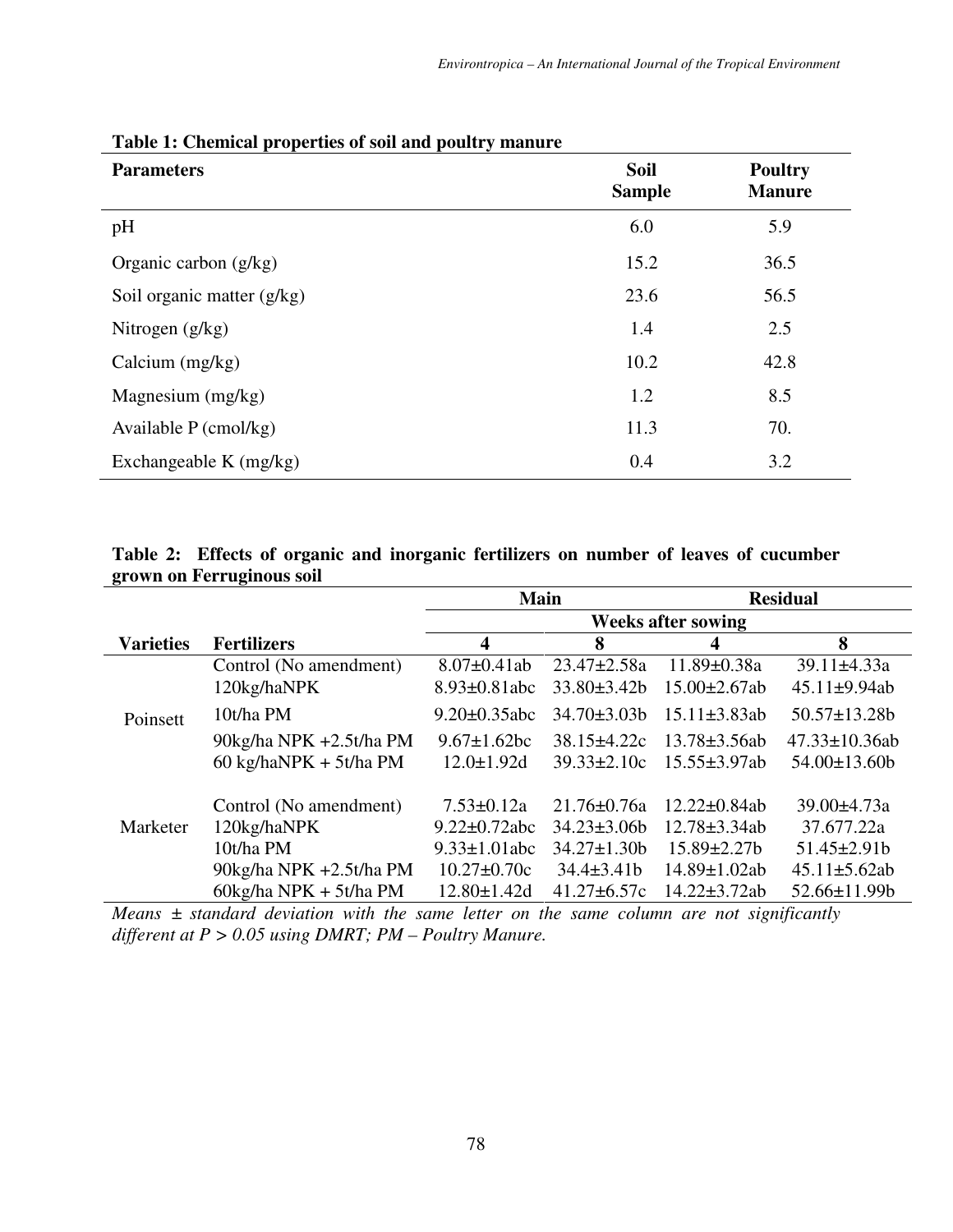|                  |                                 |                           | <b>Main</b>                   | <b>Residual</b>     |                      |  |  |  |  |
|------------------|---------------------------------|---------------------------|-------------------------------|---------------------|----------------------|--|--|--|--|
|                  |                                 | <b>Weeks after sowing</b> |                               |                     |                      |  |  |  |  |
| <b>Varieties</b> | <b>Fertilizers</b>              | 4                         | 8                             | 4                   | 8                    |  |  |  |  |
|                  | Control (No amendment)          | $70.00 \pm 2.03$ ab       | 189.10±18.24a                 | $180.40 \pm 20.06a$ | $300.90 \pm 26.65a$  |  |  |  |  |
|                  | 120kg/haNPK                     | 152.80±13.28abc           | $231.80 \pm 24.07$ abc        | $225.40 \pm 3.32a$  | 343.40±11.36a        |  |  |  |  |
|                  | 10t/ha PM                       | $162.80 \pm 53.34$ cd     | $257.40\pm 65.65$ bc          | $204.20 \pm 85.88a$ | $326.70 \pm 72.29a$  |  |  |  |  |
| Poinsett         | 90kg/ha NPK +2.5t/ha PM         | $142.50 \pm 16.10$ bc     | $277.40 \pm 28.10$ d          | $226.20 \pm 27.44a$ | 333.10±32.75a        |  |  |  |  |
|                  | $60\text{kg/ha}$ NPK + 5t/ha PM | $208.80\pm38.86d$         | $324.50 \pm 28.10$ d          | $243.20 \pm 95.54a$ | $346.70 \pm 104.85a$ |  |  |  |  |
|                  | Control (No amendment)          | $68.80 \pm 3.63a$         | $200.00\pm34.28ab$            | $201.60 \pm 34.36a$ | $284.60 \pm 53.20a$  |  |  |  |  |
|                  | 120kg/haNPK                     | $160.50 \pm 14.34$ ab     | $239.40 \pm 13.60$ abc        | 194.90±42.10a       | $284.90 \pm 50.06a$  |  |  |  |  |
| Marketer         | 10t/ha PM                       | $175.80 \pm 51.56$ cd     | $275.60 \pm 26.79$ cd         | $218.00 \pm 52.31a$ | $300.90 \pm 45.56a$  |  |  |  |  |
|                  | 90kg/ha NPK +2.5t/ha PM         | $146.50 \pm 16.10$ bc     | $289.50 \pm 12.72 \text{bcd}$ | $211.50 \pm 25.57a$ | $322.90 \pm 76.80a$  |  |  |  |  |
|                  | $60\text{kg/ha}$ NPK + 5t/ha PM | $196.30 \pm 27.62$ cd     | 326.90±12.72d                 | $220.80 \pm 35.65a$ | 334.80±51.81a        |  |  |  |  |

## **Table 3: Effects of organic and inorganic fertilizers on leaf area (cm<sup>2</sup> ) of cucumber grown on Ferruginous soil**

*Means ± standard deviation with the same letter on the same column are not significantly different at P > 0.05 using DMRT; PM – Poultry Manure* 

# **Table 4: Effects of organic and inorganic fertilizers on vine diameter (cm) of cucumber grown on Ferruginous soil**

|                  |                           |                           | <b>Main</b>         | <b>Residual</b>    |                    |  |  |
|------------------|---------------------------|---------------------------|---------------------|--------------------|--------------------|--|--|
|                  |                           | <b>Weeks after sowing</b> |                     |                    |                    |  |  |
| <b>Varieties</b> | <b>Fertilizers</b>        | 4                         | 8                   |                    | 8                  |  |  |
|                  | Control (No amendment)    | $0.27 \pm 0.03a$          | $0.60 \pm 0.06a$    | $0.43 \pm 0.00a$   | $0.72 \pm 0.04a$   |  |  |
|                  | 120 kg/haNPK              | $0.41 \pm 0.03$ bc        | $0.81 \pm 0.03$ d   | $0.58 \pm 0.06$    | $0.82 \pm 0.05$ ab |  |  |
| Poinsett         | 10 t/ha PM                | $0.39 \pm 0.04$ bc        | $0.64 \pm 0.02$ abc | $0.57 \pm 0.14b$   | $0.82 \pm 0.16$ ab |  |  |
|                  | 90 kg/ha NPK +2.5 t/ha PM | $0.42 \pm 0.08$ bc        | $0.70 \pm 0.07$ bcd | $0.59 \pm 0.10b$   | $0.87 \pm 0.14b$   |  |  |
|                  | 60 kg/ha NPK + 5 t/ha PM  | $0.47 \pm 0.03c$          | $0.78 \pm 0.05$ cd  | $0.62 \pm 0.08$    | $0.87 \pm 0.06$    |  |  |
|                  | Control (No amendment)    | $0.28 \pm 0.02a$          | $0.60 \pm 0.02a$    | $0.52 \pm 0.08$ ab | $0.73 \pm 0.09a$   |  |  |
|                  | 120 kg/haNPK              | $0.38 \pm 0.10$ bc        | $0.79 \pm 0.07d$    | $0.54 \pm 0.03$ ab | $0.83 \pm 0.02$ ab |  |  |
| Marketer         | 10 t/ha PM                | $0.32 \pm 0.07$ ab        | $0.66 \pm 0.05$ ab  | $0.54 \pm 0.04$ ab | $0.80 \pm 0.04$ ab |  |  |
|                  | 90kg/ha NPK +2.5 t/ha PM  | $0.39 \pm 0.04$ bc        | $0.75 \pm 0.06$ bcd | $0.57 \pm 0.06b$   | $0.82 \pm 0.07$ ab |  |  |
|                  | 6 0 kg/ha NPK + 5 t/ha PM | $0.44 \pm 0.03c$          | $0.82 \pm 0.08d$    | $0.53 \pm 0.04$ ab | $0.83 \pm 0.04$ ab |  |  |

*Means± standard deviation with the same letter on the same column are not significantly different at P > 0.05 using DMRT; PM – Poultry Manure* 

The effects of organic and inorganic fertilizers on the vine length of two cucumber varieties showed that vine length of the two cucumber varieties were significantly affected by application of both fertilizers (Table 5). Marketer variety had significantly highest vine length (155.2 cm) at 8 weeks after sowing, but was not significantly different from Poinsett variety (152.3cm) in plots fertilized with 60 kgNPK + 5 t/ha poultry manure. Vine diameter of both cucumber varieties was least in control plots. Poinsett had the longest vine (163.2 cm)/plant in field previously supplied with 90 kg/ha NPK + 5 t/ha poultry manure and the least  $(133.0 \text{ cm})$  observed in the control plots.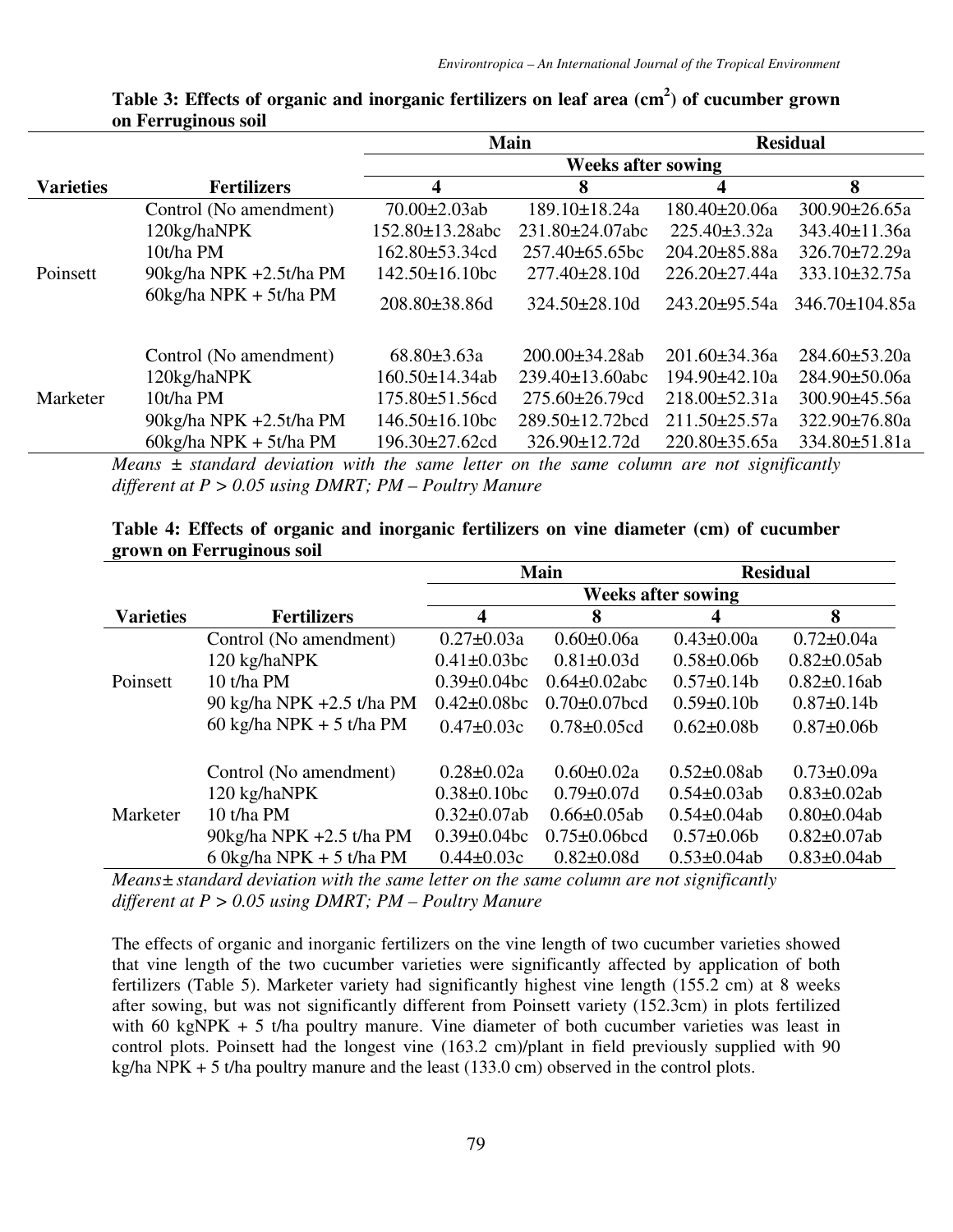|                  |                                        |                    | <b>Main</b>          | <b>Residual</b>           |                        |  |
|------------------|----------------------------------------|--------------------|----------------------|---------------------------|------------------------|--|
|                  |                                        |                    |                      | <b>Weeks after sowing</b> |                        |  |
| <b>Varieties</b> | <b>Fertilizers</b>                     | 4                  | 8                    | 4                         | 8                      |  |
|                  | Control (No amendment)                 | $20.50 \pm 0.85a$  | $64.10 \pm 10.78a$   | $47.65 \pm 2.80a$         | 137.50±13.31ab         |  |
|                  | 120 kg/haNPK                           | $30.47 \pm 4.40$   | $113.80 \pm 20.96$   | $61.58 \pm 11.64$ ab      | $145.70 \pm 17.58$ abc |  |
|                  | 10 t/ha PM                             | $26.10\pm2.88b$    | $104.10\pm11.70b$    | $78.47 \pm 20.62 b$       | $163.20 \pm 33.15c$    |  |
| Poinsett         | 90 kg/ha NPK +2.5 t/ha PM              | $33.47 \pm 5.20c$  | $133.90 \pm 8.19$ bc | $56.68 \pm 14.45$ ab      | 139.30±34.19ab         |  |
|                  | 60 kg/ha NPK + 5 t/ha PM               | $33.37 \pm 2.77c$  | $152.30 \pm 25.42c$  | $65.64 \pm 26.50$ ab      | $148.20 \pm 31.0$ abc  |  |
|                  |                                        |                    |                      |                           |                        |  |
|                  | Control(No amendment)                  | $21.7 \pm 2.63a$   | $67.60 \pm 6.92a$    | $47.17 \pm 10.74a$        | $133.01 \pm 9.04$ ab   |  |
| Marketer         | 120 kg/haNPK                           | $33.13 \pm 3.51b$  | $110.20 \pm 12.65 b$ | $56.62 \pm 16.92$ ab      | $140.50 \pm 21.19$ ab  |  |
|                  | 10 t/ha PM                             | $27.40 \pm 3.46 b$ | $114.20 \pm 18.89c$  | $71.30 \pm 17.28b$        | $159.60 \pm 17.40$ bc  |  |
|                  | 90 kg/ha NPK +2.5t/ha PM               | $30.77 \pm 3.81 b$ | $116.90 \pm 19.950$  | $71.19 \pm 10.12b$        | 142.80±25.19abc        |  |
|                  | $60\text{kg/ha NPK} + 5t/\text{ha PM}$ | $36.59 \pm 2.68c$  | $155.20 \pm 14.70c$  | 58.66ab                   | $149.60 \pm 22.77$ abc |  |

### **Table 5: Effects of organic and inorganic fertilizers on vine length (cm) of cucumber grown on Ferruginous soil**

*Means± standard deviation with the same letter on the same column are not significantly different at P > 0.05 using DMRT; PM – Poultry Manure* 

The number of flowers produced by the two cucumber varieties was significantly affected by the applied fertilizers. Poinsett variety produced significantly highest number of flower (21.43) in plots supplied 60 kg/ha NPK + 5 t/ha poultry manure at 8 weeks after sowing during the main cropping. The number of flowers produced during the residual cropping showed that highest number of flower was produced (31.67) by Marketer but this was not significantly different from number of flowers produced by Poinsett in plots amended with 10 t/ha poultry manure (Table 6).

|                  |                                 |                            | <b>Main</b>                 | <b>Residual</b>      |                     |  |  |
|------------------|---------------------------------|----------------------------|-----------------------------|----------------------|---------------------|--|--|
|                  |                                 |                            |                             |                      |                     |  |  |
| <b>Varieties</b> | <b>Fertilizers</b>              | 6                          | 8                           | 6                    | 8                   |  |  |
|                  | Control (No amendment)          | $2.00 \pm 0.89a$           | $10.40 \pm 2.01a$           | $19.22 \pm 1.17a$    | $25.32 \pm 2.97$ ab |  |  |
|                  | 120kg/haNPK                     | $8.00 \pm 2.91$ abcd       | $15.60 \pm 2.91$ bc         | $24.22 \pm 6.55$ abc | $26.44\pm3.60ab$    |  |  |
| Poinsett         | 10t/ha PM                       | $6.67 \pm 2.67$ abcd       | $13.57 + 4.37ab$            | $27.11 \pm 6.06$ bc  | $30.47\pm4.26b$     |  |  |
|                  | 90kg/ha NPK +2.5t/ha PM         | $9.67 \pm 1.32 \text{bcd}$ | $17.70 \pm 1.05 \text{bcd}$ | $21.77 \pm 4.02$ abc | $26.89 \pm 4.92$ ab |  |  |
|                  | $60\text{kg/ha}$ NPK + 5t/ha PM | $12.67 \pm 2.06$ cd        | $21.43 \pm 3.95$ d          | $18.67 \pm 2.40a$    | $28.44 \pm 3.15$ ab |  |  |
|                  | Control (No amendment)          | $2.67 \pm 0.90$ ab         | $13.17 \pm 2.58$ ab         | $19.53 \pm 1.79$ ab  | $23.33 \pm 4.36a$   |  |  |
|                  | 120kg/haNPK                     | $10.33 \pm 1.20$ cd        | $14.93 \pm 2.91$ bc         | $22.26 \pm 6.07$ abc | $27.00 \pm 2.18$ ab |  |  |
| Marketer         | 10t/ha PM                       | $5.67 \pm 1.64$ abc        | $13.27 \pm 4.37$ ab         | $27.89 \pm 7.50c$    | $31.67\pm4.09b$     |  |  |
|                  | 90kg/ha NPK +2.5t/ha PM         | $13.00 \pm 1.31$ cd        | $16.70 \pm 1.05 \text{bcd}$ | $22.55 \pm 7.34$ abc | $28.33 \pm 0.34$ ab |  |  |
|                  | $60\text{kg/ha}$ NPK + 5t/ha PM | $14.00 \pm 1.25 d$         | $19.10 \pm 2.75$ cd         | $23.00 \pm 7.26$ abc | $25.560 \pm 2.14ab$ |  |  |

### **Table 6: Effects of organic and inorganic fertilizers on number of flowers produced by two cucumber varieties grown on Ferruginous soil**

*Means± standard deviation with the same letter on the same column are not significantly different at P > 0.05 using DMRT; PM – Poultry Manure* 

Influence of organic and inorganic fertilizers on the yield components of cucumber is shown in Tables 7. Poinsett variety had significantly highest fruit length (17.03 cm) in plots supplied 10 t/ha poultry manure. Similarly, Poinsett variety had significantly highest number of fruits (7.45) in plots fertilized with 120 kg/ha NPK while it had highest fruit weight (163.60 g) in plots fertilized 10 t/ha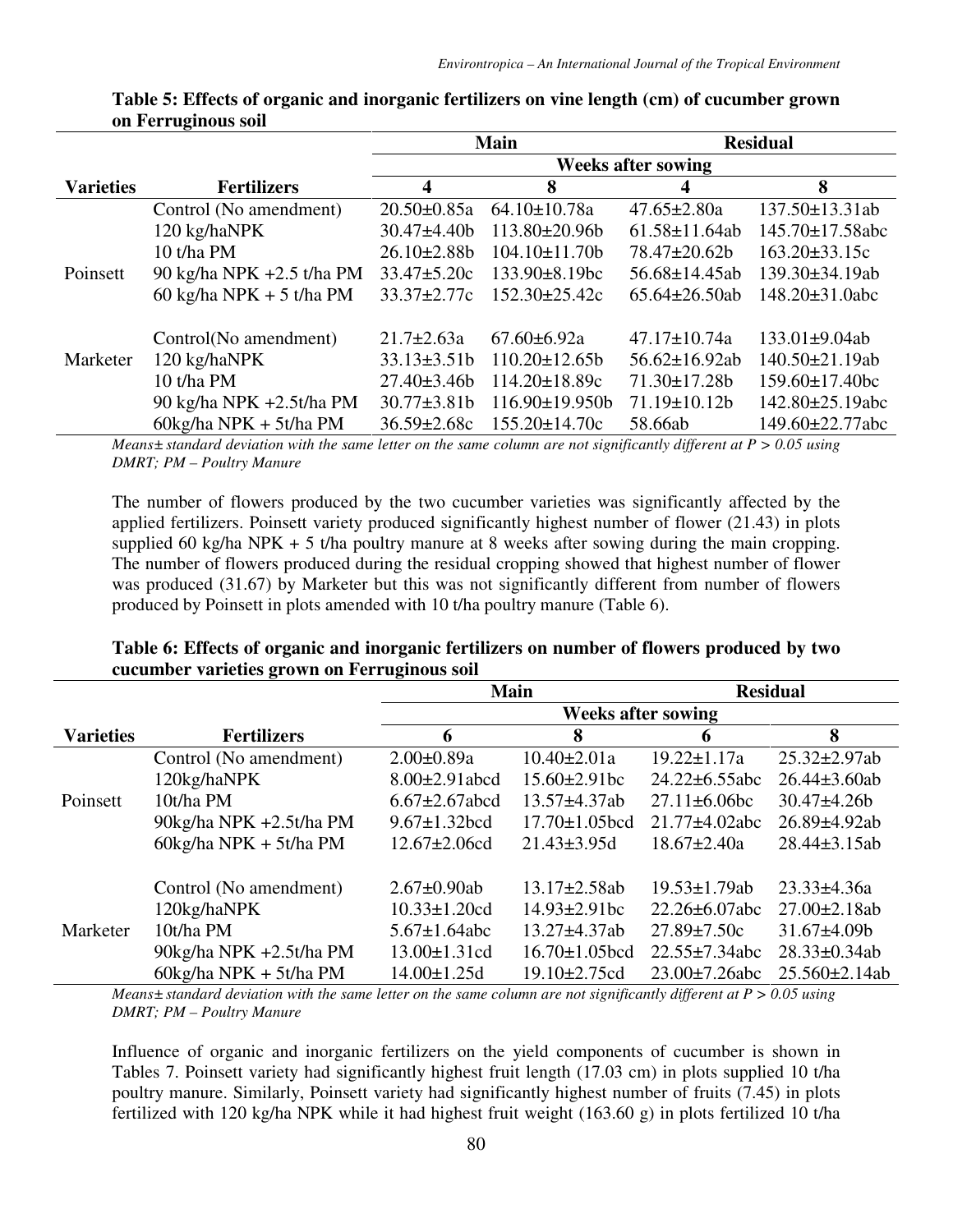poultry manure. Number of fruits, fruit length, girth and weight of both cucumber varieties were poor in the control plots. The residual effects of the earlier applied fertilizer showed that Marketer had highest fruit length (19.8 cm) while Poinsett had highest values of fruit girth (118.8 cm), number of fruits (5.8 cm) and fruit weight (297.3 g) on plots previously supplied 60 kg/ha NPK + 5 t/ha poultry manure. Nonetheless, Poinsett had significantly highest (793.70 kg/ha) cumulative weight of fresh fruit harvest (t/ha) in plots fertilized with 90 kg/ha NPK + 2.5 t/ha poultry manure and least (431.403) kg/ha) in unfertilized plots.

In the main experiment, Poinsett plots supplied 90 kg/ha NPK +2.5 t/ha poultry manure had the highest dry shoot while it accumulated highest biomass in plots fertilized with 60 kg/ha NPK + 5 t/ha poultry manure. Marketer accumulated significantly highest dry matter into root (0.84 g) in plots fertilized with 60 kg/ha NPK + 5 t/ha poultry manure. The residual effect in plots earlier supplied with 60 kg/ha NPK + 5 t/ha PM showed that Poinset had highest dry shoot (71.5 g) and highest total biomass in plot previously fertilized with 90kg/ha NPK +2.5t/ha poultry manure. Meanwhile, Marketer had significantly highest root dry matter in plots earlier supplied with 60 kg/ha NPK + 5 t/ha poultry manure (Table 8).

Application of organic and inorganic fertilizers had significant effect on uptake nutrients by the two cucumber varieties. Marketer variety had the highest nitrogen uptake (1.8 g/kg) in plots fertilized with 60 kg/ha NPK + 5 t/ha poultry manure (Table 9). Organic carbon content (17.2) g/kg) was highest in Poinsett variety that received 10t/ha poultry manure while available phosphorus (12.0 cmol/kg) was highest in Marketer variety that received 120 kg/ha NPK. Potassium concentration was highest in Poinsett variety (0.52 mg/kg) that received 60 kg/ha NPK + 5 t/ha poultry manure. Nutrient uptake was least in both varieties in the unfertilized (control) plots. Residual effect of 60 kg/ha NPK + 5 t/ha poultry manure application enhanced N uptake with highest value (1.8 g/kg) observed in Marketer while highest organic carbon (14.80 g/kg) and phosporus uptake (14.80 cmol/kg) were recorded in the same variety on plots previously fertilized with 10 t/ha poultry manure. Nonetheless, Poinsett had the highest potassium uptake  $(0.72 \text{ mg/kg})$  in field previously fertilized with 60 kg/ha + 5 t/ha poultry manure. Both varieties had least nutrient uptake in the unfertilized plots.

Post trial soil analysis showed that the soil was slightly acidic with pH range of 5.90 – 6.30. The organic carbon content of the soil increased in plots supplied poultry manure either singly or in combination with NPK fertilizer with highest (19.60 g/kg) recorded in plots supplied 10 kg poultry manure. Generally, concentrations of all the mineral nutrients (N, P, K, Ca and Mg) increased in plots fertilized with poultry manure while concentration of these mineral elements declined in plots supplied with mineral fertilizer or unfertilized plots.

# **Discussion**

The status of plant nutrients in the soil of the plot may not support cucumber growth beyond vegetative growth stage. Cucumber requires low nitrogen but require high potassium and phosphorus. The concentration of these mineral elements in the soil of the field used for the trial fall below the required ratio of  $1:1\frac{1}{2}:3$  (N-P-K) as suggested for cucurbitaceous crops by Van Eerd and O'Reilly (2010). Therefore, fertility of Ferruginous soil must be improved through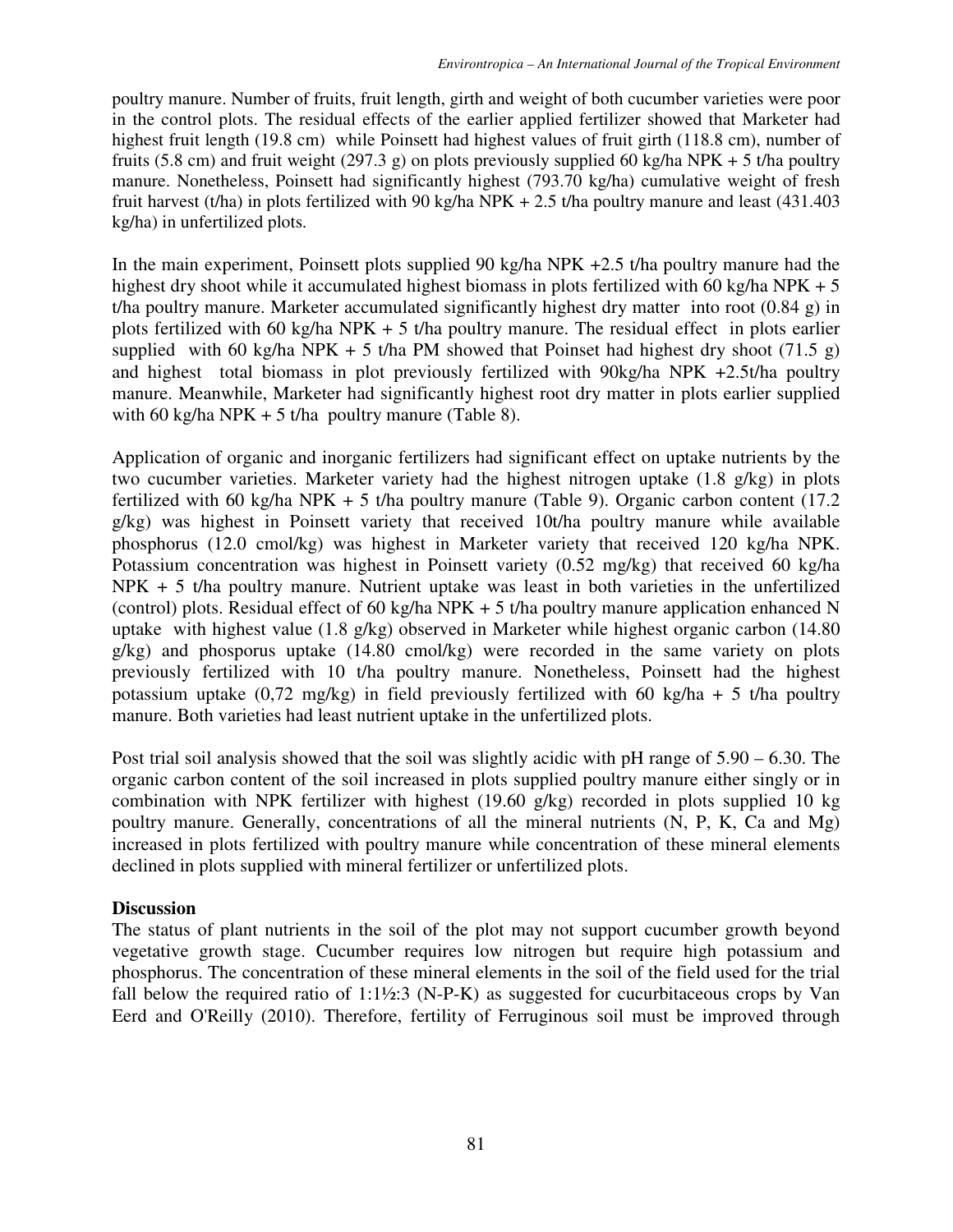|                  |                              | $\overline{\phantom{a}}$ | Fruit girth (cm)<br>Fruit length (cm)<br>/plant<br>/plant |                   | No of fruits<br>/plant |                    | -<br>Fruit weight (g)<br>/plant | <b>Cummlative</b><br>fresh fruit<br>weight |                         |           |
|------------------|------------------------------|--------------------------|-----------------------------------------------------------|-------------------|------------------------|--------------------|---------------------------------|--------------------------------------------|-------------------------|-----------|
| <b>Varieties</b> | <b>Fertilizers</b>           | Main                     | <b>Residual</b>                                           | Main              | <b>Residual</b>        | Main               | <b>Residual</b>                 | Main                                       | <b>Residual</b>         | (kg/ha)   |
|                  | Control (No<br>amendment)    | $14.17 \pm 1.46a$        | $14.57 \pm 1.69a$                                         | 13.40±0.36a       | 14.87±1.42ab           | $5.44 \pm 0.51a$   | $3.60 \pm 0.20a$                | $116.00\pm30.16a$                          | 142.00±16.55a           | 431.40a   |
|                  | 120kg/haNPK                  | $14.57 \pm 1.07a$        | $16.20 \pm 1.25$ abc                                      | $14.17\pm0.51a$   | $15.40 \pm 2.13$ ab    | $7.45 \pm 0.69 b$  | $4.80 \pm 0.23$ ab              | 130.40±5.80abc                             | 179.00±43.64ab          | 723.40abc |
| Poinsett         | 10t/ha PM                    | $17.03 \pm 0.21$         | 17.60±2.08bcd                                             | 14.50±0.78a       | $16.13 \pm 1.62$ abc   | 7.00±1.53ab        | $3.93 \pm 0.90$ ab              | 163.60±11.97c                              | 197.90±45.10abc         | 572.50abc |
|                  | 90kg/ha NPK<br>$+2.5t/ha PM$ | $15.40 \pm 1.22$ ab      | $18.90 \pm 1.42$ cd                                       | $13.93 \pm 0.75a$ | $18.53 \pm 1.29c$      | $6.56 \pm 0.51$ ab | $4.73 \pm 1.31$ ab              | 129.40±9.87abc                             | $261.3\pm45.01bc$       | 793.70c   |
|                  | 60 kg/ha NPK<br>$+5t/ha PM$  | 15.53a±1.50b             | 17.20±0.50abcd                                            | 14.43±0.49a       | 18.80±0.72c            | $6.67 \pm 0.34$ ab | $5.80 \pm 1.32 b$               | 159.90±30.57c                              | 297.30±24.11c           | 752.20ab  |
|                  | Control (No<br>amendment)    | $13.93 \pm 2.29a$        | $14.70 \pm 1.25a$                                         | 14.77±2.63a       | 14.60±0.85ab           | $6.33 \pm 1.85$ ab | $4.63 \pm 0.61a$                | $121.90\pm8.81ab$                          | 145.90±17.50a           | 443.10a   |
| Marketer         | 120kg/haNPK                  | $15.43 \pm 0.67$ ab      | $14.30 \pm 2.07a$                                         | $14.27 \pm 0.91a$ | $13.93 \pm 0.93a$      | $6.56 \pm 0.96$ ab | $4.37 \pm 1.85$ ab              | 144.40±9.74abc                             | 164.50±38.76a           | 644.10abc |
|                  | 10t/ha PM                    | $15.23 \pm 0.70$ ab      | 16.10±1.42abc                                             | 14.20±0.26a       | $15.20 \pm 0.61$ ab    | $6.44 \pm 0.77$ ab | $3.40 \pm 0.12$ ab              | 160.80±14.09c                              | 175.20±35.55ab          | 465.00bc  |
|                  | 90kg/ha NPK<br>$+2.5t/ha PM$ | $14.53 \pm 1.00a$        | $15.90 \pm 1.64$ ab                                       | $13.43 \pm 0.32a$ | $15.33 \pm 1.53$ ab    | $6.78 \pm 1.07$ ab | $4.40 \pm 1.20$ ab              | 140.40±28.31abc                            | $239.60 \pm 104.46$ abc | 728.0abc  |
|                  | 60kg/ha NPK<br>$+5t/ha PM$   | 14.70±0.26a              | $19.80 \pm 2.06$ d                                        | $13.93 \pm 0.57a$ | $17.47 \pm 2.40$ bc    | $7.00 \pm 1.20$ ab | $5.5 \pm 0.50$                  | 155.50±12.56bc                             | 293.10±107.88c          | 711.40abc |

**Table 7: Effects of organic and inorganic fertilizers on the yield components of cucumber per plant grown on Ferruginous soil** 

*Means± standard deviation with the same letter on the same column are not significantly different at P > 0.05 using DMRT; PM – Poultry Manure.* 

## **Table 8: Effects of organic and inorganic fertilizers on dry weight of cucumber grown on Ferruginous soil**

|                  | Dry weight $(g)$                |                    |                             |                    |                       |                     |                    |  |  |
|------------------|---------------------------------|--------------------|-----------------------------|--------------------|-----------------------|---------------------|--------------------|--|--|
|                  |                                 |                    | <b>Shoot</b>                |                    | <b>Root</b>           | <b>Total</b>        |                    |  |  |
| <b>Varieties</b> | <b>Fertilizers</b>              | Main               | <b>Residual</b>             | Main               | <b>Residual</b>       | Main                | <b>Residual</b>    |  |  |
|                  | Control (No amendment)          | $40.55 \pm 1.46a$  | $32.48 \pm 1.42a$           | $0.29 \pm 0.13a$   | $0.35 \pm 0.13a$      | $32.80 \pm 1.84a$   | $40.87 \pm 2.14a$  |  |  |
|                  | 120kg/haNPK                     | $63.73 \pm 4.34 b$ | 54.88±6.86b                 | $0.62 \pm 0.10c$   | $0.64b \pm 0.11cd$    | $55.40\pm7.21h$     | $64.37 \pm 5.26$   |  |  |
| Poinsett         | 10t/ha PM                       | $69.00\pm 6.28b$   | $61.33 \pm 7.28 \text{bcd}$ | $0.41 \pm 0.03$ ab | $0.43 \pm 0.03$ bc    | $61.70\pm 6.81$ bcd | $64.07\pm6.58b$    |  |  |
|                  | 90kg/ha NPK +2.5t/ha PM         | $71.13 \pm 7.45 b$ | $63.27b \pm 4.56c$ d        | $0.63 \pm 0.09c$   | $0.56 \pm 0.45$ abcd  | $63.90\pm4.69$ bcd  | 71.69±4.56b        |  |  |
|                  | $60\text{kg/ha}$ NPK + 5t/ha PM | $69.57 \pm 5.46b$  | $71.49 \pm 7.00$ d          | $0.42 \pm 0.04$ ab | $0.58 \pm 0.07$ abcd  | $71.90\pm7.31d$     | $70.14 \pm 5.24 b$ |  |  |
|                  | Control (No amendment)          | $42.09 \pm 3.89$ a | $31.69 \pm 5.67a$           | $0.40 \pm 0.02$ ab | $0.41 \pm 0.06$ ab    | $32.10 \pm 7.21a$   | $42.49 \pm 2.14a$  |  |  |
|                  | 120kg/haNPK                     | $65.13\pm4.24b$    | $58.34\pm4.85$ bc           | $0.64 \pm 0.07c$   | $0.67 \pm \text{bcd}$ | $59.01 \pm 6.81$ bc | $65.81 \pm 2.56b$  |  |  |
| Marketer         | 10t/ha PM                       | $65.30\pm3.12b$    | $58.17 \pm 10.89$ bc        | $0.55 \pm 0.18$ bc | $0.71 \pm 0.19$ cd    | $58.7 \pm 12.30$ bc | $66.01\pm4.38b$    |  |  |
|                  | 90kg/ha NPK +2.5t/ha PM         | $65.50\pm 6.78b$   | $57.36 \pm 5.45 b$          | $0.58 \pm 0.16c$   | $0.72 \pm 0.18$ cd    | $57.90\pm3.80b$     | $66.22 \pm 5.42b$  |  |  |
|                  | $60\text{kg/ha}$ NPK + 5t/ha PM | $64.66\pm3.78b$    | $70.61 \pm 8.79$ cd         | $0.84 \pm 0.07d$   | $0.79 \pm 0.08$ d     | 71.40±9.84d         | $70.14\pm 6.81b$   |  |  |

*Means± standard deviation with the same letter on the same column are not significantly different at P > 0.05 using DMRT.*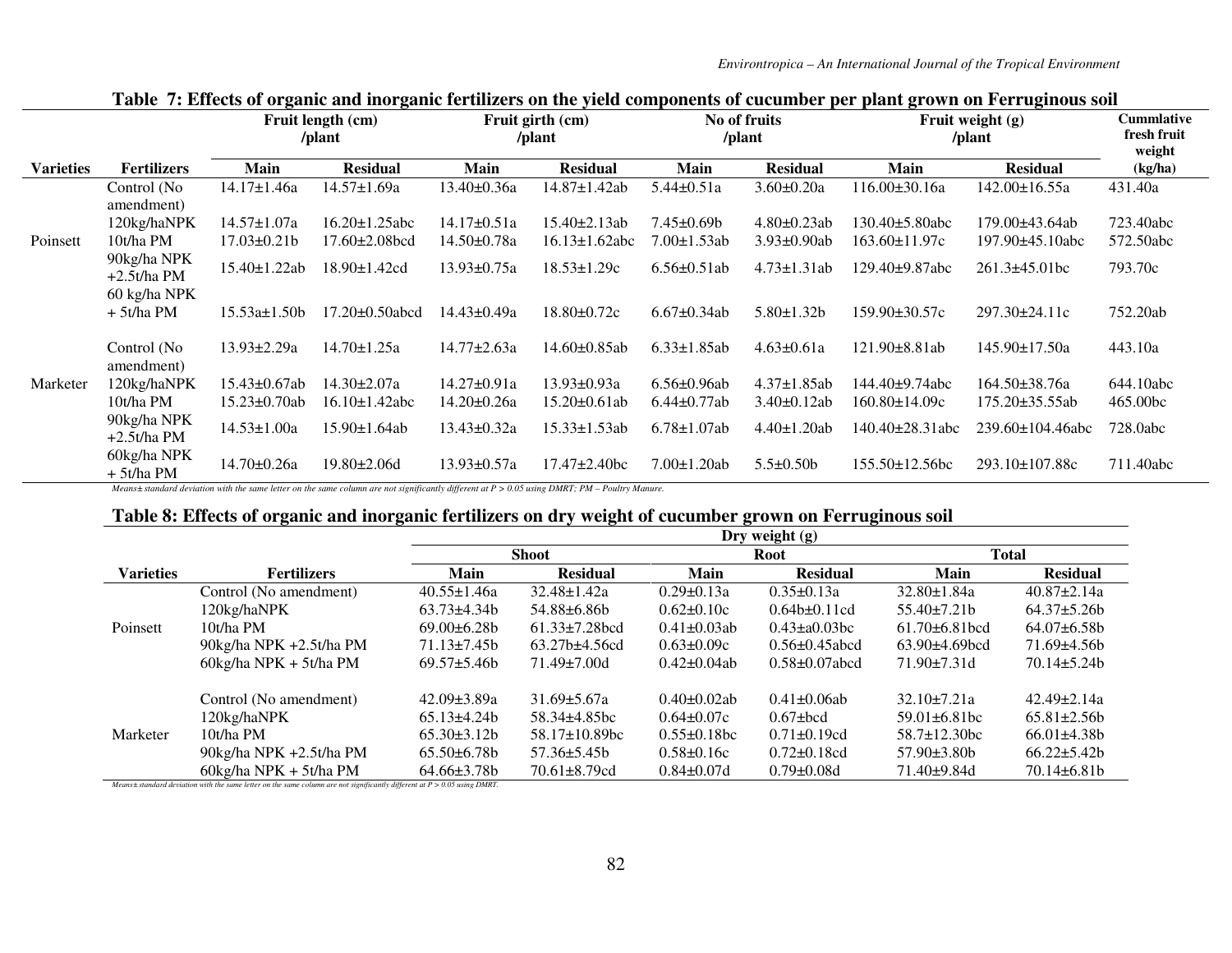|                  |                                 | <b>Nutrient uptake concentration</b> |                 |       |                 |                    |                    |                  |                 |
|------------------|---------------------------------|--------------------------------------|-----------------|-------|-----------------|--------------------|--------------------|------------------|-----------------|
|                  |                                 |                                      | Nitrogen        |       | Organic carbon  | <b>Available P</b> |                    | <b>Potassium</b> |                 |
|                  |                                 |                                      | (g/kg)          |       | (g/kg)          |                    | $\text{(cmol/kg)}$ | (mg/kg)          |                 |
| <b>Varieties</b> | <b>Fertilizers</b>              | Main                                 | <b>Residual</b> | Main  | <b>Residual</b> | Main               | <b>Residual</b>    | Main             | <b>Residual</b> |
|                  | Control (No amendment)          | 0.80                                 | 0.6             | 10.40 | 9.50            | 5.20               | 4.80               | 0.24             | 0.22            |
|                  | 120kg/haNPK                     | 1.40                                 | 1.2             | 14.80 | 12.80           | 8.60               | 7.90               | 0.46             | 0.40            |
|                  | 10t/ha PM                       | 1.20                                 | 1.5             | 17.20 | 19.20           | 6.40               | 7.80               | 0.45             | 0.53            |
| Poinsett         | 90kg/ha NPK +2.5t/ha PM         | 1.30                                 | 1.4             | 13.60 | 14.40           | 8.10               | 9.10               | 0.40             | 0.42            |
|                  | $60\text{kg/ha}$ NPK + 5t/ha PM | 1.50                                 | 1.4             | 14.80 | 15.00           | 9.20               | 9.60               | 0.52             | 0.72            |
|                  | Control (No amendment)          | 1.00                                 | 0.8             | 11.20 | 10.20           | 6.00               | 5.20               | 0.30             | 0.34            |
|                  | 120kg/haNPK                     | 1.40                                 | 1.3             | 14.40 | 11.20           | 12.00              | 12.10              | 0.50             | 0.46            |
|                  | 10t/ha PM                       | 1.42                                 | 1.6             | 16.60 | 18.00           | 9.90               | 14.80              | 0.50             | 0.62            |
| Marketer         | 90kg/ha NPK +2.5t/ha PM         | 1.60                                 | 1.7             | 14.80 | 15.00           | 8.40               | 11.40              | 0.48             | 0.50            |
|                  | $60\text{kg/ha}$ NPK + 5t/ha PM | 1.80                                 | 1.8             | 10.20 | 15.40           | 10.20              | 12.20              | 0.51             | 0.57            |

#### **Table 9: Effects of organic and inorganic fertilizers on nutrient uptake of cucumber grown on Ferruginous soil**

*Data are means of two samples; PM – Poultry Manure* 

#### **Table 10: Post trial soil analysis**

|                  |                                 | Soil physical and chemical parameters |                   |                 |             |               |               |                         |              |  |
|------------------|---------------------------------|---------------------------------------|-------------------|-----------------|-------------|---------------|---------------|-------------------------|--------------|--|
| <b>Varieties</b> | <b>Fertilizers</b>              | pH                                    | Organic<br>Carbon | Soil<br>organic | N<br>(g/kg) | Ca<br>(mg/kg) | Mg<br>(mg/kg) | P<br>$\text{(cmol/kg)}$ | K<br>(mg/kg) |  |
|                  |                                 |                                       | (g/kg)            | matter          |             |               |               |                         |              |  |
|                  | Control (No amendment)          | 6.20                                  | 8.50              | 13.17           | 0.58        | 9.40          | 1.00          | 10.80                   | 0.35         |  |
|                  | 120kg/haNPK                     | 5.90                                  | 10.40             | 16.12           | 1.46        | 9.40          | 1.00          | 12.80                   | 0.47         |  |
|                  | 10t/ha PM                       | 6.50                                  | 19.40             | 30.08           | 1.58        | 10.60         | 1.30          | 14.00                   | 0.56         |  |
| Poinsett         | 90kg/ha NPK +2.5t/ha PM         | 6.03                                  | 15.50             | 24.01           | 1.42        | 10.20         | 1.10          | 14.20                   | 0.48         |  |
|                  | $60\text{kg/ha}$ NPK + 5t/ha PM | 6.20                                  | 17.40             | 26.92           | 1.52        | 10.30         | 1.20          | 14.80                   | 0.54         |  |
|                  | Control (No amendment)          | 6.00                                  | 9.60              | 14.90           | 0.62        | 10.00         | 0.80          | 12.60                   | 0.34         |  |
|                  | 120kg/haNPK                     | 6.00                                  | 12.90             | 20.01           | 1.40        | 9.80          | 1.20          | 16.80                   | 0.43         |  |
|                  | 10t/ha PM                       | 6.25                                  | 19.60             | 30.37           | 1.59        | 10.60         | 1.10          | 17.20                   | 0.56         |  |
| Marketer         | 90kg/ha NPK +2.5t/ha PM         | 6.1                                   | 14.40             | 22.30           | 1.11        | 11.40         | 0.90          | 15.40                   | 0.50         |  |
|                  | $60kg/ha$ NPK + 5t/ha PM        | 6.3                                   | 16.80             | 26.10           | 0.42        | 12.20         | 1.20          | 16.10                   | 0.49         |  |

*Data are means of two samples; PM – Poultry Manure*

applying soil amendments rich in essential minerals for sustainable cucumber production in southwestern Nigeria. The concentration of the plant nutrients in the poultry droppings used in this experiment appeared sufficient to supply the required nutrients for optimal growth of cucumber.

Combination of organic and inorganic fertilizer enhanced growth of cucumber on soil low in plant nutrients. This suggests likelihood of synergy between organic matter in the poultry manure and mineral nutrient in the inorganic fertilizer. This could perhaps lead to increase in nutrient retention capacity and improvement of structure and soil biological quality which eventually improved soil fertility. These observations correspond with the result of Dutta *et al.* (2003) who reported that the use of organic fertilizers together with chemical fertilizers had higher positive effect on microbial biomass and hence soil fertility.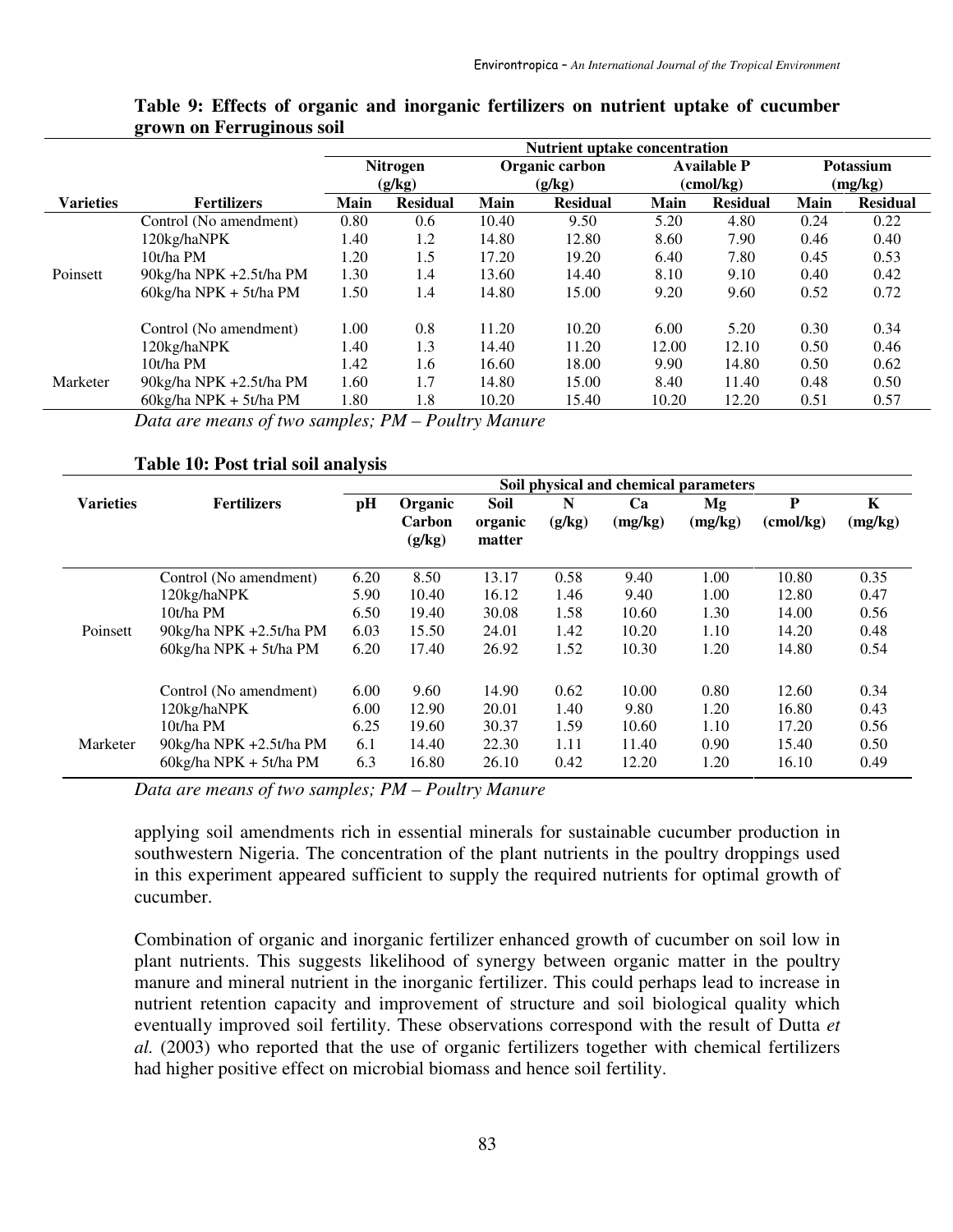The improved growth observed in cucumber plots supplied with combined organic and mineral fertilizers could be linked to efficient nutrient supply which propably enhanced efficiency of soil micro-organisms in dissolving plant nutrients and made them available for cucumber use. Bokhtiar and Sakurai (2005) showed that application of organic and inorganic fertilizer improves N, P absorption of sugarcane leaf tissue. Organic fertilizers have been identified as essential soil amendments for improving efficiency of applied fertilizer, increasing soil fertility and crop productivity in sustainable farming system (Abbasi and Yousra, 2012). The performance of cucumber on plots supplied with combined amendments may not be unconnected to availability of the applied nutrients for optimal perfomance. This assertion is similar to that of Sundara *et al.* (2002) where they reported that growth, yield and quality of sugarcane improved with combined application of mineral fertilizer and phosphorus solubilizing bacteria, *Bacillus megatherium* var *phosphaticum*.

The significant performance of Marketer over Poinsett variety may be ascribed to genetic variations. It has been reported that response of curcubits to N rates vary depending on species, soil type and rates of fertilizer applied (Mohammad, 2004, Esme *et al.,* 2006 and Ferrante *et al.,* 2008).

Combination of organic and inorganic fertilizer enhanced growth, yield and quality of cucmber on poor soil better than poultry manure or inorganic fertilizer alone. Combination of poultry manure and mineral fertilizer has been shown to improve soil fertility thereby optimizing yield of cucumber. This suggests that application of poultry manure increased the efficiency of mineral fertilizer thus increasing cucumber fruit yield. This is in agreement with observations of Abbasi and Yousra (2012) on synergistic effects of biofertilizer with organic and chemical N sources on growth and yield of wheat grown under green house.

Eifediyi and Remison (2010) in their various studies on nutrient requirements of cucumber reported that cucumber responded positively to organic, inorganic or combined nutrient applications. Quansah *et al*. (1998) also obtained significant increase in crop yields when a combination of organic and mineral fertilizers was applied compared with sole application of organic or mineral fertilizer.

The two varieties of cucumber performed better during the residual trial than the main planting. Application of organic manure either singly or in combination with mineral fertilizer to soil with marginal native nutrients tends to benefit subsequent cropping. This may be due to the fact that organic manure releases their constituents gradually for plant use (Tittarelli et al., 2007). Hence, the slow release of these nutrients could have been responsible for the increase in fruit yield of cucmber in the succeeding year better than the first year. Residual effects of organic matter added to soil in farmyard manure often have carry-over benefit on the succeeding crop. According to Ramamurthy and Shivashankar (1996), nutrients present in organic matter are not fully available to the crops in the season of its application. It therefore means that supplying Ferruginous soil with 60 kg/ha NPK + 5 t/ha poultry manure would be beneficial to cucumber production for two cropping seasons. This is advantageous in area where growers face the challenge of scarcity or timely supply of soil amendments owing to high cost, unavailability and bulkiness of these materials.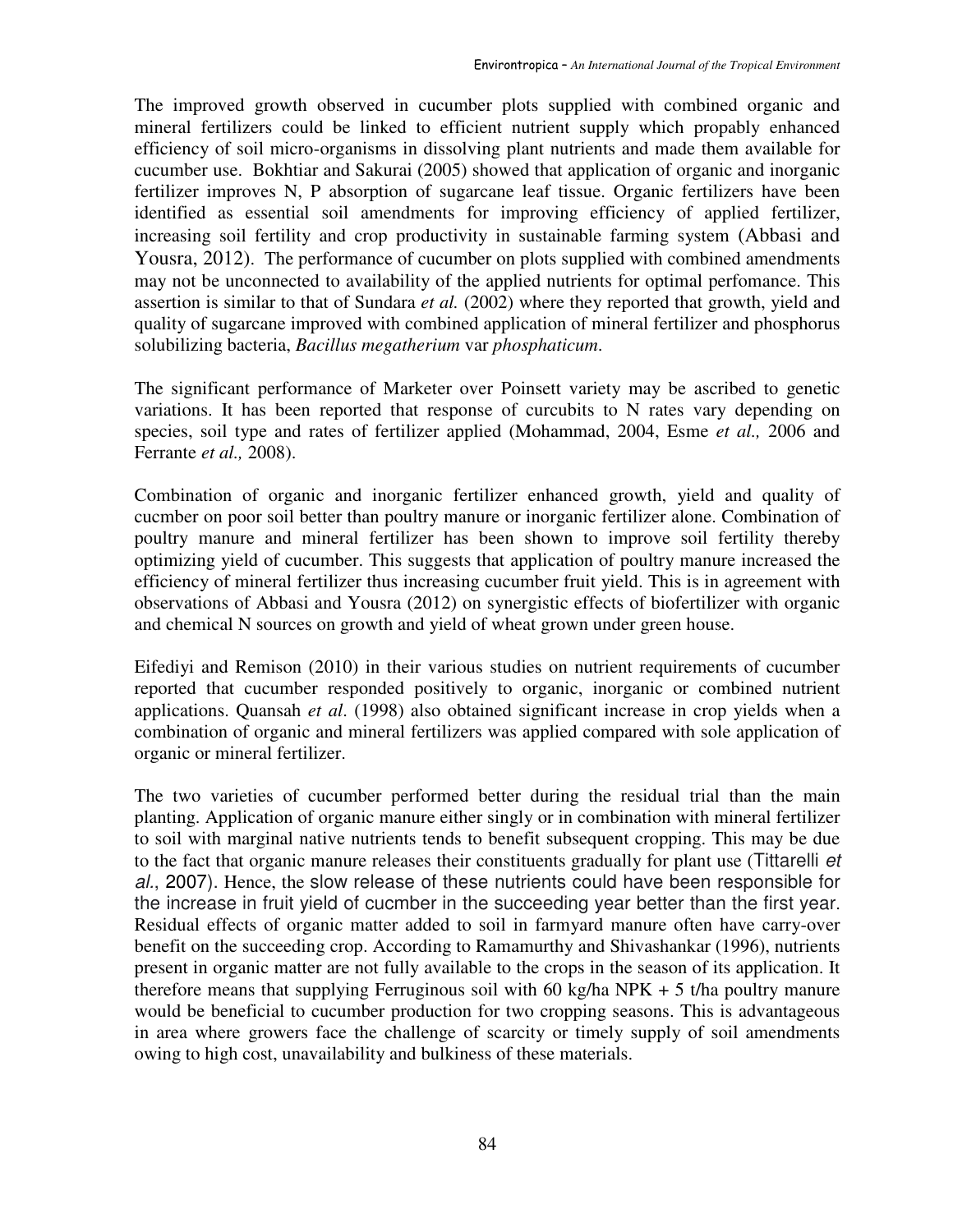Application of organic manure to cucumber plot contributed remarkably to improving soil physical and chemical properies better than mineral fertilizer. Poultry manure contributed greatly to improving fertility of Ferruginous soil both in short and long time as it supplies a wide range of macro and micro nutrients required for plant growth. Shah *et al.* (2003) reported similar observation in legume-cereal rotation. Besides, poultry manure enhanced the physical, chemical and biological properties of the soil by supplying organic matter which was lacking in mineral fertilizer. This observation agrees with that of Roca-Pérez *et al*. (2009).

Application of inorganic fertilizer to soil deficient in plant nutrient had negative effect on the physical and chemical properties such soil. Our observations in this study showed that plant mineral nutrients declined with continuous cropping. This suggests that mineral fertilizer unlike poultry manure has no positive residual effect on the soil properties. Bharadwaj and Omanwar (1994) reported that supplying soil with organic manures improve availability of macro nutrient especially N, P, K; increased soil organic matter (Tabibian *et al*., 2012) and ultimatley soil fertility better than inorganic fertilizers (IFAS, 2005; Mkhabela and Warman, 2005; Karami *et al*., 2009).

### **Conclusions**

Application of varying rates of inorganic and organic fertilizers used singly or in combination enhanced growth, yield and yield components of Marketer and Poinsett cucumber varieties on nutrient deficient soil. Highest growth, yield and nutrient uptake by the two varieties of cucumber was observed in plot that received combination of 60 kg/ha NPK 15:15:15 and 5 t/ha poultry manure. Cucumber benefited from residual effect of the previously applied combined poultry and NPK fertilizer. Application of organic fertilizer contributed immensely to improving soil fertility unlike plots supplied inorganic fertilizer where decline in soil nutrients was clearly evident.

#### **References**

- Abbasi, M. K and Yousra, M. (2012). Synergistic effects of biofertilizer with organic and chemical N sources in improving soil nutrient status and increasing growth and yield of wheat grown under greenhouse conditions. *Plant Biosystems* 164: 181-189.
- Adetula O, and Denton L. (2003). Performance of vegetative and yield accessions of cucumber (*Cucumis sativus* L.). Horticultural Society of Nigeria (HORTSON) *Proceedings of 21st annual conference* 10-13 Nov, 2003.
- Akanbi, W. B. and Togun, A. O. (2002). The influence of maize- stover compost and nitrogen fertilizer on growth yield and nutrient uptake of amaranth. *Scientia Horticulture* 93. 1- 8.
- AOAC., 2002. Official Method of Analysis, 15th Ed., Association of Official Analytical Chemists, Inc., USA.
- Belay, A., Classens, A.S., Wehner, F.C. and De Beer, J.M. (2000). Influence of residual manure on selected nutrient elements and microbial composition of soil under long term crop rotation. *South African Journal of Plant and Soil* 18:1-6.
- Bharadwaj, V. and P.K. Omanwar. (1994). Long term effects of continuous rotational cropping and fertilization on crop yields and soil properties-II. Effects on EC, pH, organic matter and available nutrients of soil. *Journal of the Indian Society of Soil Science* 42(3): 387-392.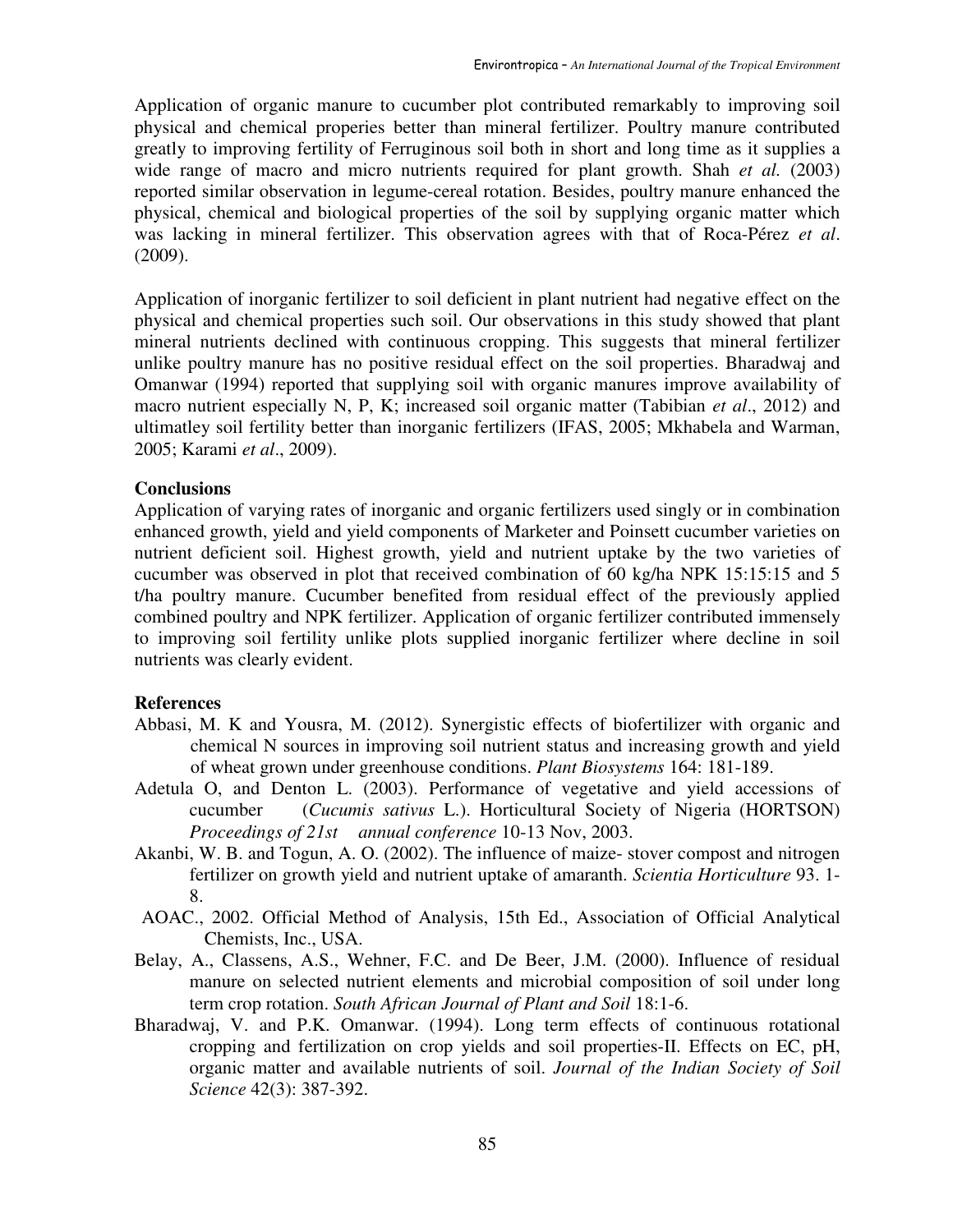- Bokhtiar, S. M and Sakurai, K. (2005). Effects of organic and chemical fertilizer on soil fertility and productivity of plant and ratoon crops of sugarcane. *Archive of Agronomy and Soil Science* 51: 325-334.
- Dutta, S., Pal, R., Chakeraborty, A and Chakrabarti, K. (2003). Influence of integrated plant nutrient supply system on soil quality restoration in a red and laterite soil *Archives of Agronomy and Soil Science*. 49: 631-637.
- Eifediyi, E. K. and Remison, S. U. (2010). Growth and yield of cucumber (*Cucumis sativum*  L.) as influenced by farm yard manure and inorganic fertilizer. *J. Plant Breeding and Crop Sci.,* 2 (7): 216-220.
- Esmel, C.E., Santos, B.M., Gilreath, A.R. (2006)*.* Effects of nitrogen rates on summer squash growth and yield. *Hort. Science* 41:506*.*
- Ferrante, A., Spinardi, A., Maggiore, T., Testoni, A., Gallina, P. M. (2008). Effect of nitrogen fertilisation levels on melon fruit quality at the harvest time and during storage*. J. Sci. Food Agr. 88:707–713.*
- IFAS (2005). Cucumber production in Miami-Dade Country, Florida U.S. Department of Agric Cooperative Extension Services University of Florida IFAS Florida.pp. 5-8.
- Karami, M., M. Afyuni, Y. Rezainejad and R. Schulin. (2009). Heavy metal uptake by wheat from a sewage sludge amended calcareous soil. *Nutrient Cycling in Agroecosystems*  83: 51-61.
- Makinde, A.A and Bello, N.J. (2009). Effects of soil temperature pattern on the performance of cucumber intercrop with maize in a tropical wet-and-dry climate of Nigeria. *Researcher*, 1(2): 24-36.
- Mkhabela, M. and P.R. Warman (2005). The influence of municipal solid waste compost on yield, soil phosphorus availability and uptake by two vegetable crops, grown in a Pawash sandy loam soil in Nova Scotia. *Agriculture, Ecosysystems & Environment* 106: 57-67.
- Mohammad, M.J. (2004). Squash yield, nutrient content and soil fertility parameters in response to methods of fertilizer application and rates of nitrogen fertigation. *Nutr. Cycl. Agroecosyst. 68:99–108.*
- Okonmah, L.U (2011). Effects of different types of staking and their cost effectiveness on the growth, yield and yield components of cucumber (*Cumumis sativus* L). *Int. J. of Agric. Sci. Vol. 1 (5): 290-295. International Academic Journals, Germany.*
- Ombod, R. I. (1994). Self-sufficiency in local fertilizer production for Nigeria. In: Proceedings of the Third *African Soil Society conference*, Ibadan. May 10 – 14.
- Phu, N.T. (1997). Nitrogen and potassium effect on cucumber yield. AVI 1996 report, ARC/AVRDC Training Thailand.(20)
- Quansah, C., Drechsel, P. and Lefroy, R.D.B. (1998). Peri-urban interface agricultural. production systems: Soil fertility issues. Paper presented at the NRI Soil Fertility Workshop, UK. Pp. 377
- Ramamurthy, V. and Shivashankar, K. (1996). Residual effect of organic matter and phosphorus on growth, yield and quality of maize (*Zea mays). Indian Journal of Agronomy* 41 (2): 247 – 251
- Roca-Perez, L., C. Martinez, P. Marcilla and R. Boluda. (2009). Composting rice straw with sewage sludge and compost effect on the soil-plant system. *Chemosphere* 75(6): 781- 787.